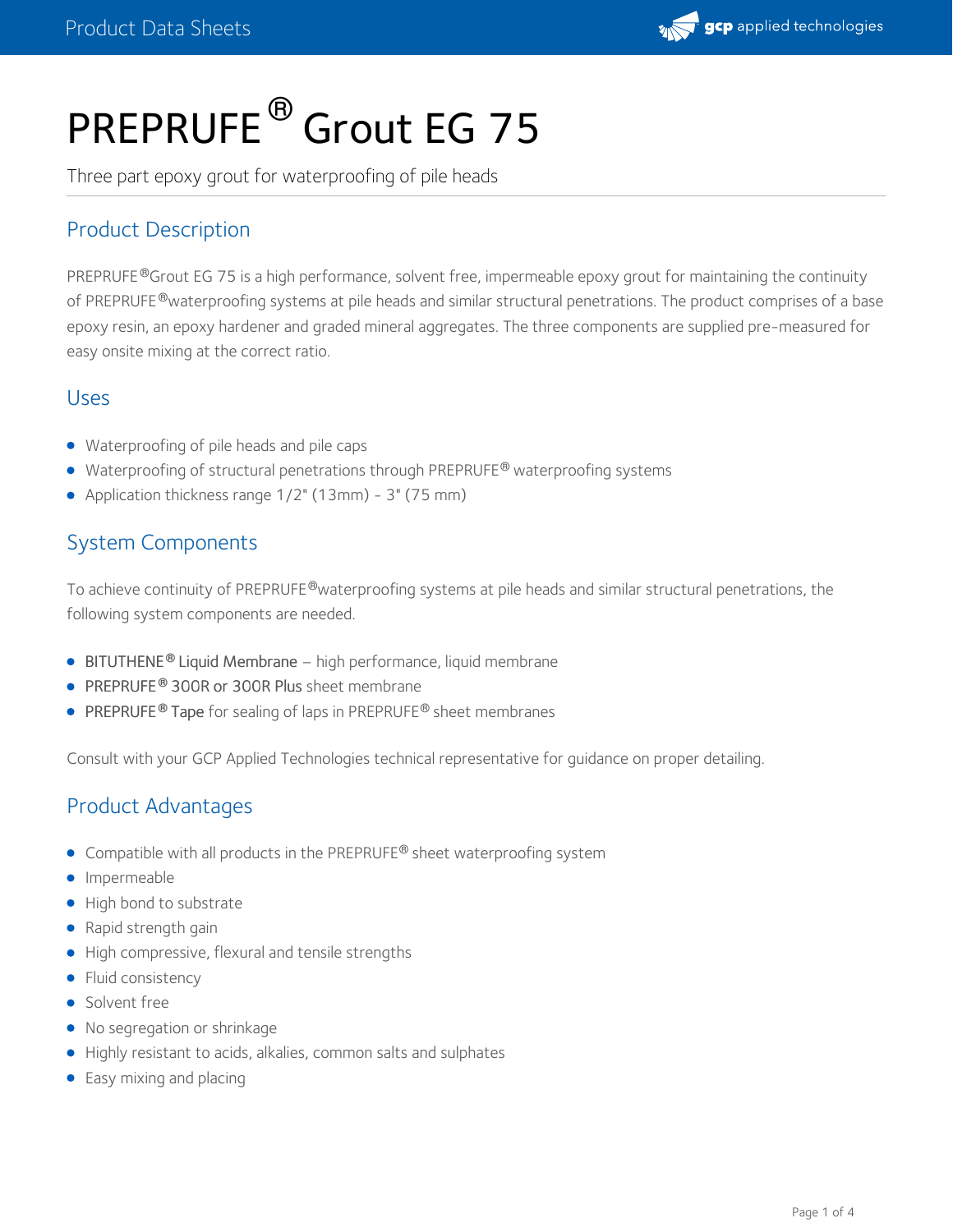

## Applications

#### Surface Preparation:

All surfaces to be in contact with PREPRUFE®Grout EG75 shall be free of oil, grease, laitance and other contaminants. Concrete must be clean, sound and roughened to ensure a good bond. For optimum adhesion, concrete should be visibly free of surface moisture. Remove rust from any reinforcement that will be in contact with the epoxy grout.

#### Formwork:

Formwork may be utilized for more accurate placement and is required to be constructed at vertical surfaces to obtain minimum 1/2-inch thickness. Formwork shall be constructed of a rigid, non-absorbent material, and caulked liquid tight. All removable formwork should be coated with polyethylene film or wax release agent, before the grout is placed.

Contact your GCP Applied Technologies technical service representative for further information

#### Mixing and Placing:

For optimum performance, all components should be conditioned to between 70°F and 80°F (21°C and 27°C) prior to use. Using a clean metal pail, pour component A into the pail. Add component B and mix using a clean paddle mixer and slow speed drill (max 400 rpm) for two minutes. Heat is generated when components A and B are mixed and temperatures will increase with time. Therefore, the full contents of component C is required to be slowly added immediately after mixing components A and B. Mix continuously and scrape unmixed material from the side and bottom of pail with a trowel. Mix for a minimum of three minutes or until a flowable homogenous consistency is achieved.

Working time is approximately 30 minutes when temperatures are at 70 $\degree$  F (21 $\degree$ C). Pour the grout from the pail into the forms continuously. If more grout is required, mix the next unit while the first is being poured to enable continuous placement. Finish with a trowel where necessary.

Grout temperature shall be maintained above 50° F until grout reaches the required strength.

#### Cleaning:

All tools and equipment may be cleaned with a water and strong detergent solution or suitable solvent before material hardens. Sand may be used as an abrasive.

#### Re-profiling Grout:

Where the use of cementitious re-profiling grout is necessary, use PREPRUFE®Grout CEM 100 or other equivalent repair or re-profiling mortar. Do not use site batched sand/cement mortars.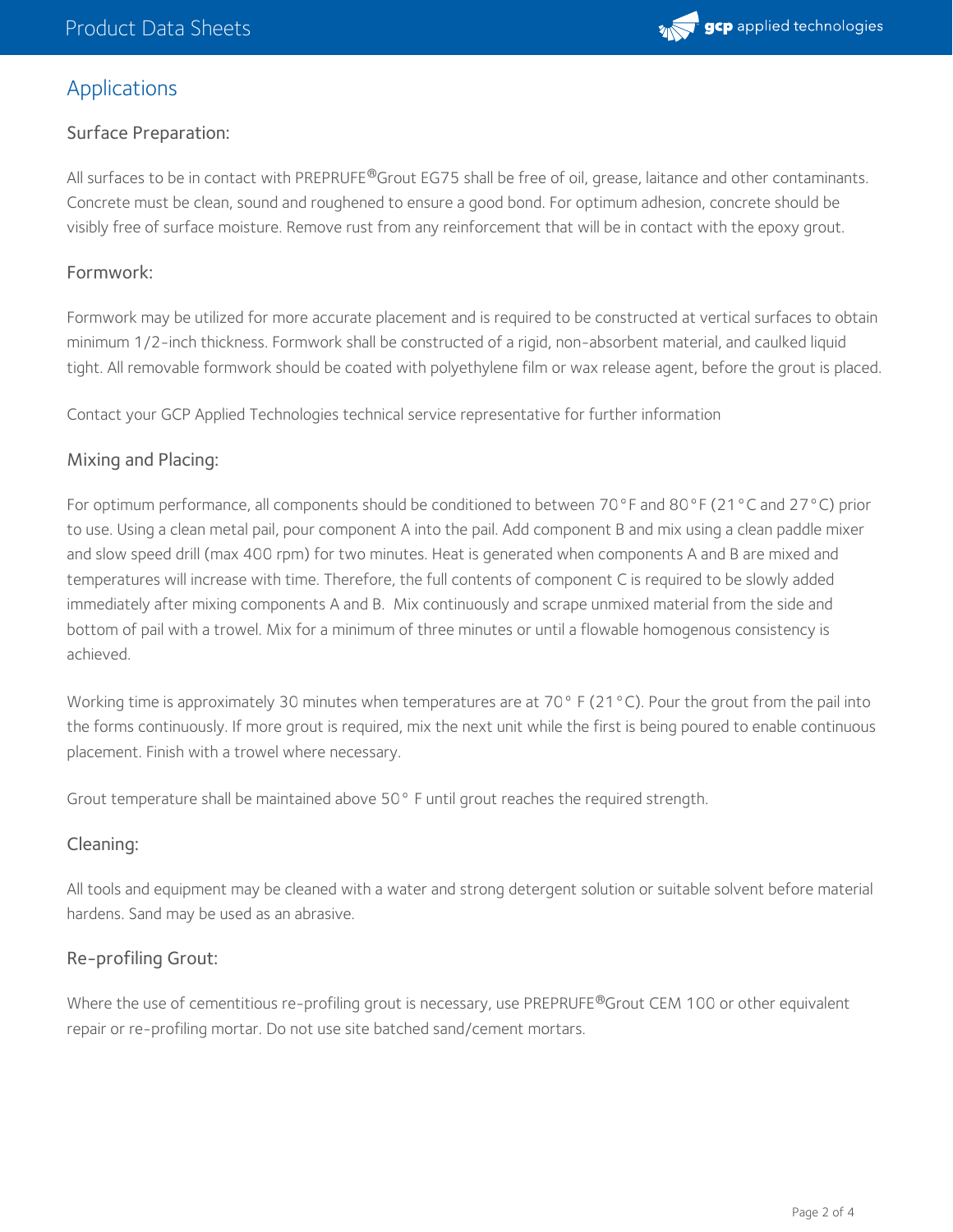## Health and Safety

Users must read and understand the product label and Safety Data Sheets (SDSs) for each system component before use. All users should acquaint themselves with this information prior to working with the material. Carefully read detailed precaution statements on the product labels and SDSs before use. The most current SDSs can be obtained from the GCP web site at gcpat.com or by contacting GCP toll free at 1-866-333-3SBM (3726).

## Supply and Storage

PREPRUFE®Grout EG75 is a three-component system consisting of resin, hardener and aggregate packaged separately in a pail, and is available in a unit yielding approximately 0.50 cubic feet (14.2 liters) of hardened material.

| <b>COMPONENT</b>   | <b>TYPE</b>      | <b>PACKAGING</b>     | <b>UNIT SIZE</b> | <b>THEORETICAL COVERAGE AT</b> |
|--------------------|------------------|----------------------|------------------|--------------------------------|
|                    |                  |                      |                  | <b>1/2 INCH THICKNESS</b>      |
| <b>Total Mixed</b> |                  |                      | 0.50 cu.ft       | 12 ft <sup>2</sup>             |
| А                  | Epoxy base resin | Metal can            | 9.5 lbs.         |                                |
| B                  | Epoxy hardener   | Metal can            | $1.5$ lbs.       |                                |
| C                  | Filler           | Heavy duty paper bag | 50 lbs.          |                                |

Store unopened in original packaging in cool, dry conditions out of direct sunlight and remote from direct heat sources. Shelf life in these conditions is 12 months from date of manufacture.

## Physical Properties

| <b>PREPRUFE® GROUT EG-75</b>                    | <b>TYPICAL VALUE</b> | <b>TEST METHOD</b>    |
|-------------------------------------------------|----------------------|-----------------------|
| Thickness range                                 | $1/2 - 3$ in         |                       |
| Flow at 73°F                                    | 9.8 in               | ASTM C 230            |
| Flow at 113°F                                   | $11$ in              | ASTM C 230            |
| Pot Life at 73°F                                | 45 mins              | ASTM C 308 (modified) |
| Pot Life at 113°F                               | 30 mins              | ASTM C 308 (modified) |
| Peel Adhesion to PREPRUFE <sup>®</sup> membrane | $> 4$ pli            | <b>ASTM D 3330</b>    |
| Compressive strength 7 day at 73°F              | 11,000 psi           | ASTM C 579            |
| Flexural Strength 7 day at 73°F                 | 3800 psi             | <b>ASTM C 580</b>     |
| Tensile strength 7 day at 73°F                  | 2200 psi             | ASTM C 307            |
| Bond strength to concrete 7 day at 73°F         | 365 psi              | <b>ASTM D 4541</b>    |
| Fresh Mixed Density                             | 4.6 lbs/gal          | ASTM C 905-79         |
| Water penetration                               | None                 | BS 12390-8            |
| Rapid Chloride Permeability                     | None                 | <b>ASTM C 1202</b>    |